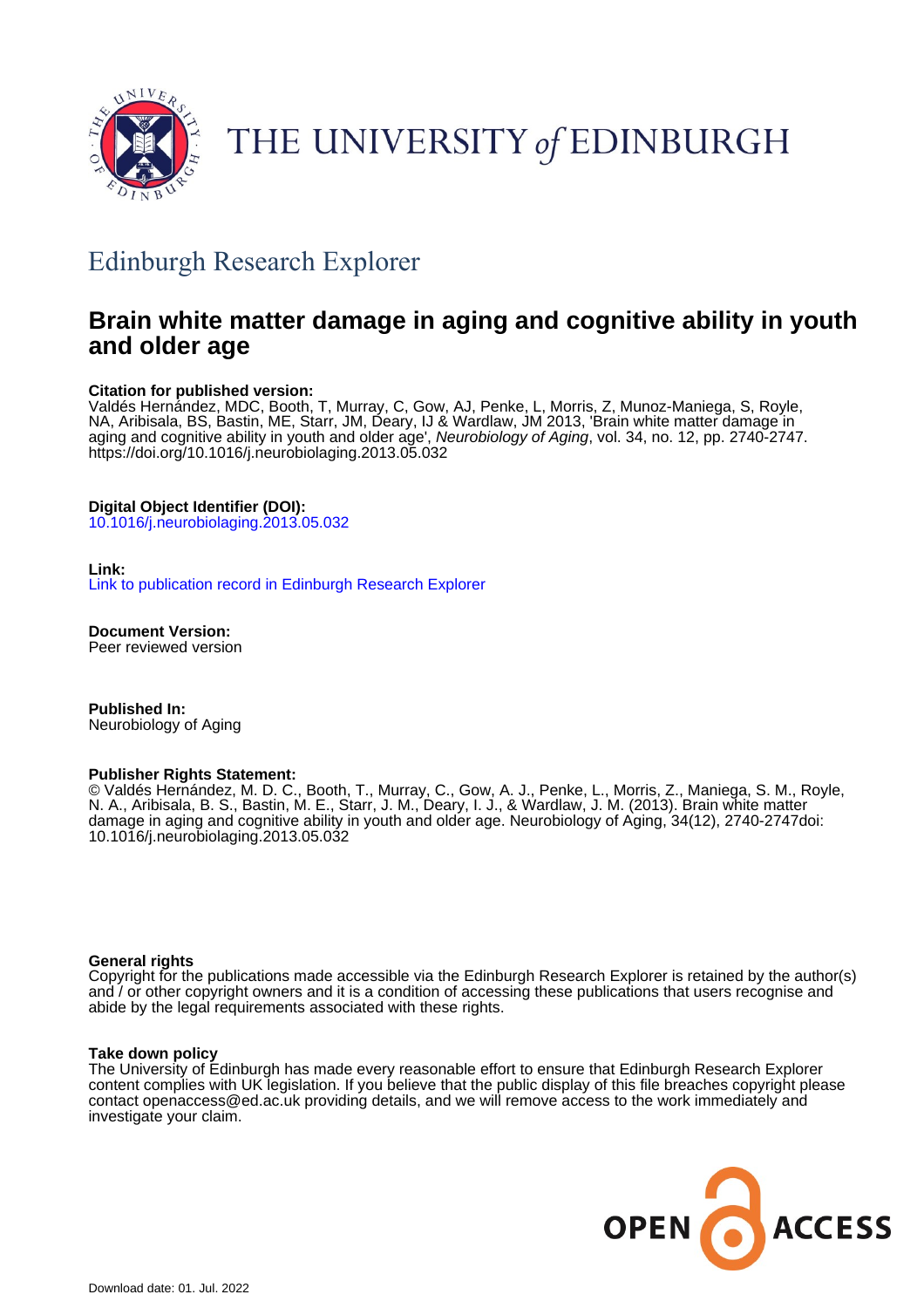[Neurobiology of Aging xxx \(2013\) 1](http://dx.doi.org/10.1016/j.neurobiolaging.2013.05.032)-[8](http://dx.doi.org/10.1016/j.neurobiolaging.2013.05.032)

Contents lists available at SciVerse ScienceDirect

# Neurobiology of Aging



journal homepage: [www.elsevier.com/locate/neuaging](http://www.elsevier.com/locate/neuaging)

# Brain white matter damage in aging and cognitive ability in youth and older age

Maria del C. Valdés Hernández <sup>a, c</sup>, Tom Booth <sup>b, c</sup>, Catherine Murray <sup>b</sup>, Alan J. Gow <sup>e</sup>, Lars Penke <sup>b, c</sup>, Zoe Morris <sup>a</sup>, Susana Muñoz Maniega <sup>a, c</sup>, Natalie A. Royle <sup>a, c</sup>, Benjamin S. Aribisala <sup>f</sup>, Mark E. Bastin <sup>a, c</sup>, John M. Starr<sup>.c,d</sup>, Ian J. Deary <sup>b,c</sup>, Joanna M. Wardlaw <sup>a,c,</sup>\*

a Brain Research Imaging Centre, Department of Clinical Neurosciences, University of Edinburgh, Edinburgh, UK

**b** Department of Psychology, University of Edinburgh, Edinburgh, UK

<sup>c</sup> Centre for Cognitive Ageing and Cognitive Epidemiology, University of Edinburgh, UK

<sup>d</sup> Department of Geriatric Medicine, University of Edinburgh, Edinburgh, UK

<sup>e</sup> Department of Psychology, School of Life Sciences, Heriot-Watt University, Edinburgh, UK

<sup>f</sup> Department of Computer Science, Lagos State University, Lagos, Nigeria

#### article info

Article history: Received 14 January 2013 Received in revised form 23 May 2013 Accepted 30 May 2013

Keywords: Cerebrovascular disease/stroke Cognition Cognitive aging MRI White matter hyperintensities Dementia

### A B S T R A C T

Cerebral white matter hyperintensities (WMH) reflect accumulating white matter damage with aging and impair cognition. The role of childhood intelligence is rarely considered in associations between cognitive impairment and WMH. We studied community-dwelling older people all born in 1936, in whom IQ had been assessed at age 11 years. We assessed medical histories, current cognitive ability and quantified WMH on MR imaging. Among 634 participants, mean age 72.7 (SD 0.7), age 11 IQ was the strongest predictor of late life cognitive ability. After accounting for age 11 IQ, greater WMH load was significantly associated with lower late life general cognitive ability ( $\beta = -0.14$ ,  $p < 0.01$ ) and processing speed ( $\beta = -0.19$ ,  $p < 0.001$  ). WMH were also associated independently with lower age 11 IQ ( $\beta = -0.08$ ,  $p < 0.05$ ) and hypertension. In conclusion, having more WMH is significantly associated with lower cognitive ability, after accounting for prior ability, age 11IQ. Early-life IQ also influenced WMH in later life. Determining how lower IQ in youth leads to increasing brain damage with aging is important for future successful cognitive aging.

2013 Elsevier Inc. All rights reserved.

### 1. Introduction

White matter hyperintensities (WMH) are a common sign of cerebrovascular disease visible on brain imaging in older people (O'[Sullivan, 2008\)](#page-8-0). WMH contribute substantially to loss of independence at older ages through a 3-fold increased risk of stroke and a 2-fold increased risk of dementia ([Debette and Markus, 2010\)](#page-8-0); in addition, WMH accelerate aging-related cognitive decline ([Debette](#page-8-0) and Markus, 2010; O'[Sullivan, 2008; Schmidt et al., 2007\)](#page-8-0). Although previously regarded as clinically "silent," WMH are now recognized to be associated with subtle neurological symptoms ([Haley et al.,](#page-8-0) [2009\)](#page-8-0) and subjective awareness of cognitive decline ([Silbert et al.,](#page-8-0) [2009\)](#page-8-0). It is generally considered that the cognitive impairment seen with WMH ([Almkvist et al., 1992](#page-7-0)) is caused by the WMH and not related to premorbid cognitive ability.

Childhood intelligence is the strongest predictor of late-life cognitive ability ([Deary et al., 2003](#page-7-0)) and may protect against the effects of cognitive aging ([Stern, 2009](#page-8-0)). Higher childhood intelligence is also associated with many health outcomes across the life course, including a lower risk of vascular dementia [\(Deary et al.,](#page-7-0) [2009, 2010b](#page-7-0)). Similarly, higher educational attainment is also associated with decreased incidence of dementia ([Dufouil et al.,](#page-8-0) [2003](#page-8-0)), an association that is as yet unexplained. Early-life cognitive ability might therefore influence the risk of developing cerebrovascular disease including WMH.

Many longitudinal studies show that WMH progression is associated with worsening cognition at older ages and that WMH progression is worst in those with more WMH at inception [\(Bartres-Faz et al., 2001; Debette and Markus, 2010; Schmidt et al.,](#page-7-0) [2007](#page-7-0)) (we summarize other longitudinal studies not included in those reviews in Supplementary Table 1). Most studies adjusted for educational level and other confounds [\(Bartres-Faz et al., 2001;](#page-7-0) [Schmidt et al., 2007](#page-7-0)) (Supplementary Table 1), but most did not examine whether prior cognitive ability or educational level modified the longitudinal WMH-cognition association or was associated with cross-sectional WMH burden. In 1 study of 800 individuals, the association between WMH and impaired cognition



M.dC.V.H. and T.B. contributed equally to this work.

I.J.D. and J.M.W. contributed equally to this work.

Corresponding author at: Brain Research Imaging Centre, Neuroimaging Sciences, University of Edinburgh, Edinburgh, EH4 2XU, UK. Tel.: +44 (0) 131 537 2943; fax:  $+44$  (0) 131 332 5150.

E-mail address: [Joanna.Wardlaw@ed.ac.uk](mailto:Joanna.Wardlaw@ed.ac.uk) (J.M. Wardlaw).

 $0197-4580/\$$  – see front matter  $\odot$  2013 Elsevier Inc. All rights reserved. <http://dx.doi.org/10.1016/j.neurobiolaging.2013.05.032>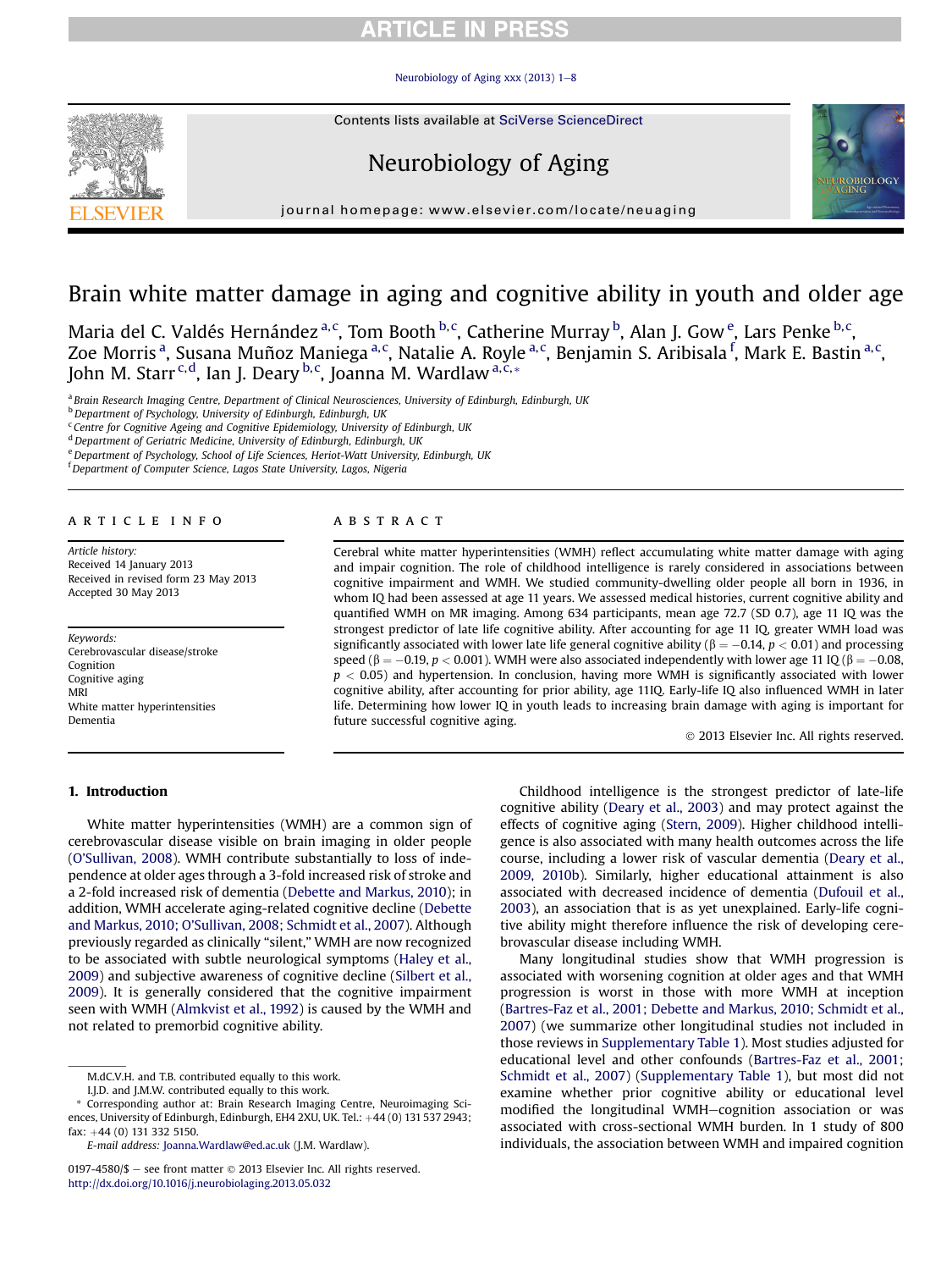in older age was strongest in those with lower educational level [\(Dufouil et al., 2003\)](#page-8-0). In another study, increased duration of education was associated with less executive dysfunction, but not with WMH severity, in 475 patients with stroke [\(Ojala-Oksala et al.,](#page-8-0) [2012\)](#page-8-0); however, this study may have been underpowered to detect any education-WMH burden association.

A few studies ofWMH and cognitionwere able to control for prior cognitive ability using a validated mental test obtained in youth [\(Deary et al., 2003](#page-7-0)), but these were modestly powered, given the expected effect sizes (e.g., about 100 individuals of nearly 80 years of age ([Deary et al., 2003; Murray et al., 2012](#page-7-0)), or 233 to 249 participants nearly 70 years of age ([Murray et al., 2011, 2012\)](#page-8-0) and did not consider the effect of stroke. Although these showed an important association between IQ at age 11 years and late-life cognitive ability, along with the well-documented association between WMH and late-life cognitive decline, they did not find (and were probably underpowered to do so) an association between age 11 IQ and WMH or other factors that might explain why lower childhood intelligence may increase the risk of vascular dementia ([Deary et al., 2010b\)](#page-7-0).

We hypothesized that childhood IQ would account not just for much of cognitive ability in older age, but would explain some of the apparent cross-sectional WMH-cognitive ability association in later life, and that lower childhood IQ would be associated with increased WMH. We used both qualitative (visual scores) and quantitative (WMH volume) indicators of white matter damage, examined 3 key cognitive domains, and used a large, narrow-age cohort to minimise the powerful effect of age on progressing vascular disease.

#### 2. Methods

#### 2.1. Participants

The LBC1936 are community-dwelling surviving members of the Scottish Mental Survey of 1947, who were all born in 1936 and sat the Moray House Test No. 12 (MHT) of general intelligence at age 11 years. Most were resident in Edinburgh and the surrounding Lothians when initially recruited at a mean age of 70 years ([Deary](#page-7-0) [et al., 2007\)](#page-7-0). Here, we use data from the second wave of testing (mean age  $= 72.7$  years, SD  $= 0.7$  years), at which time 700 participants underwent brain structural magnetic resonance imaging (MRI). Of the 700, 672 had all relevant sequences to assess WMH volumes (detailed below) [\(Wardlaw et al., 2011\)](#page-8-0). Participants with Mini Mental State Examination scores <24 were excluded as scores below this level are commonly taken to be indicative of possible pathological cognitive impairment. The current analyses (see below) required complete data for all covariates, resulting in a final sample of 634 adults (men,  $n = 337, 53.2\%$ ).

Written informed consent was obtained from all participants under protocols approved by the Lothian (REC 07/MRE00/58) and Scottish Multicentre (MREC/01/0/56) Research Ethics Committees. The study was conducted according to the STROBE criteria [\(www.](http://www.equator-network.org) [equator-network.org](http://www.equator-network.org)).

The participants provided their history of hypertension, diabetes, hypercholesterolemia (in each case, a medical diagnosis or current medication for these conditions), smoking status (which we classified as current/former smoker or never smoked) and of vascular disease including medically confirmed myocardial infarction and of stroke. Details were checked with the study medical advisor and family doctor or hospital records where necessary. Details of the full LBC 1936 assessment protocol have been published [\(Deary et al., 2007](#page-7-0)).

#### 2.2. MRI brain image acquisition and processing

All MRI data were acquired using a 1.5T GE Signa Horizon HDxt clinical scanner (General Electric, Milwaukee, WI) operating in

research mode and using a self-shielding gradient set with maximum gradient of 33 mT/m, and an 8-channel phased-array head coil. We acquired T1-weighted, T2-weighted, fluid-attenuated inversion recovery (FLAIR) and T2\* axial structural sequences, the full details of which have been published previously ([Wardlaw et al., 2011\)](#page-8-0) but are provided in Supplementary Table 2.

All analyses were performed with the analysts blinded to cognitive and all clinical data, and, along with the validation, are described in detail in Supplementary Table 2. We defined "WMH" as the collective term for punctate or diffuse areas in the white matter and deep gray matter of the cerebral hemispheres or in the brainstem that were 3 mm or larger in diameter and hyperintense with respect to normal-appearing white and gray matter on T<sub>2</sub>weighted and FLAIR images; some hypointensity on  $T_1$ -weighted MRI was allowed, as long as this was not as hypointense as cerebrospinal fluid (CSF). We appreciate that not all would agree with including deep gray and white matter hyperintensities in the term WMH, but we are simply using it as an operational term in this instance. We defined infarcts as cortical or large subcortical areas of hyperintensity on T2-weighted or FLAIR, consistent with cerebromalacea and in a vascular distribution. Areas of tissue loss and replacement by CSF due to infarcts (including lacunes) were also included in the stroke lesion volume. Where stroke lesions were occasionally contiguous with WML, the boundary between the 2 was determined by evaluation of the WML and underlying anatomy in the contralateral hemisphere and neuroradiological knowledge.

We co-registered each subject's structural MRI scans using FLIRT ([http://www.fmrib.ox.ac.uk/fsl\)](http://www.fmrib.ox.ac.uk/fsl) and measured intracranial volume (ICV), total brain tissue volume, cerebrospinal fluid (CSF) volume, and WMH volume using a validated semi-automated image processing tool, MCMxxxVI (available for download at [http://](http://sourceforge.net/projects/bric1936/) [sourceforge.net/projects/bric1936/\)](http://sourceforge.net/projects/bric1936/), which implements multispectral color fusion and minimum variance quantization ([Valdes](#page-8-0) [Hernandez et al., 2010\)](#page-8-0) and performs at least as well as other multispectral methods [\(Valdes Hernandez et al., 2012a\)](#page-8-0). MCMxxxVI maps 2 or more different MRI sequences (e.g., FLAIR and T2\*) that display the tissues/lesions at different signal intensity levels to the red/green/blue (RGB) color space. It then reduces the color levels of the fused image to 32 clusters using minimum variance quantisation. To segment the WMH, the T2\*-weighted sequence was mapped to the red and FLAIR was mapped to the green color space. The subarachnoid space and ventricles appear in red and WMH and any cortical or other discrete hyperintense infarcts appear in yellow. Further details of the tissue segmentation are given in Supplementary data.

We visually inspected all segmented images and manually edited any incorrectly classified tissues. We also identified and masked separately any visible cortical, cerebellar, or subcortical infarcts or lacunes to exclude them from erroneously influencing the WMH or CSF volumes. Neuroradiological experts identified these infarcts according to established diagnostic criteria as wedge-shaped or rounded lesions, conforming to a vascular territory, with tissue atrophy and signal characteristics consistent with malacic change. Infarcts, defined as above, were separated from WMH manually by thresholding the FLAIR sequences using a region-growing algorithm from Analyze 10.0 [\(http://www.](http://www.analyzedirect.com/Analyze/) [analyzedirect.com/Analyze/\)](http://www.analyzedirect.com/Analyze/).

Three different WMH volume measures ("WMH volume," "percentage of WMH volume in ICV," and "percentage of WMH volume in brain tissue volume") all correlated very highly (0.99 to 1.00), so we used only the "percentage of WMH in ICV" in the statistical analysis. Separately, and blinded to all other data, an expert neuroradiologist provided a WMH visual Fazekas score in periventricular and subcortical areas [\(Fazekas et al., 2003\)](#page-8-0) using FLAIRand T2-weighted sequences.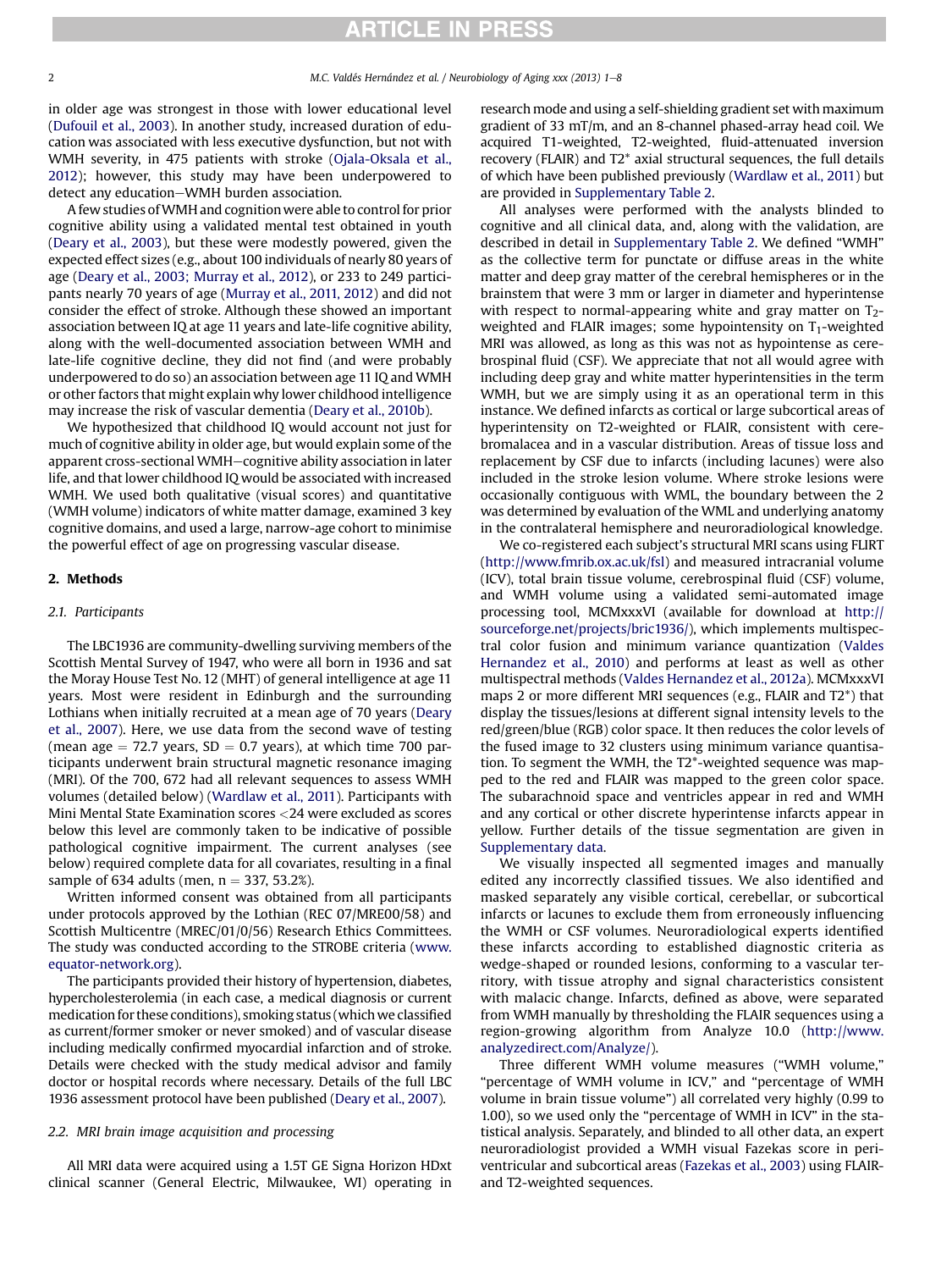#### 2.3. Cognitive testing

Full descriptions of the cognitive testing have been published ([Deary et al., 2007\)](#page-7-0). We used 14 subtest scores from 12 cognitive ability tests covering domains of cognitive ability that display differential patterns of age-related decline.

General cognitive ability (abbreviated as g) was measured using 6 subtests of the Wechsler Adult Intelligence Scale-III<sup>UK</sup> [\(Wechsler,](#page-8-0) [1997a\)](#page-8-0) (WAIS-III<sup>UK</sup>), namely Digit Symbol, Symbol Search, Digit Span Backwards, Letter-Number Sequencing, Block Design, and Matrix Reasoning. Here we explicitly define g based on non-verbal cognitive test scores because tests of more fluid reasoning abilities have been shown to show greater declines in aging [\(Salthouse, 2009](#page-8-0)). We acknowledge that some fluid reasoning tests may contain verbal content; however, knowledge and verbal abilities, such as vocabulary, are largely sustained in healthy aging [\(Salthouse, 2009](#page-8-0)). As our primary aim was to produce cognitive scores sensitive to age-related decline, and for consistency, we elected to exclude verbal tests from our definition of g. General memory ability (g-memory), was measured using 5 subtest scores from the Wechsler Memory Scale—III<sup>UK</sup> [\(Wechsler, 1997b\)](#page-8-0) (WMS-III<sup>UK</sup>), namely Logical Memory Immediate and Delayed Recall, Verbal Paired Associates Immediate and Delayed Recall, and Spatial Span. WAIS-III<sup>UK</sup> Letter-Number Sequencing and Digit Span Backward were also indicators of g-memory. We note that this measure of g-memory does not include subscales that primarily test episodic memory. Finally, general processing speed (g-speed), was measured using Simple and Choice Reaction Time means, a visual processing speed task called Inspec-tion Time ([Deary et al., 2007](#page-7-0)), and 2 WAIS-III<sup>UK</sup> subtests (Digit Symbol and Symbol Search).

A number of the cognitive subtests are used to identify more than 1 cognitive latent variable. In estimating latent constructs of cognitive ability, the use of a greater number of indicators in generally preferred; hence our decision to use subtests with substantive overlap as indicators in multiple models. For example, Digit Symbol Coding is a test of information processing speed, and thus contains elements of both reasoning (here our g factor) and processing speed (g-speed). Thus our cognitive latent variables both conceptually and operationally overlap. g correlated at 0.81 ( $p <$ 0.001) with g-memory and 0.49 ( $p < 0.001$ ) with g-speed when subtests were loaded on more than 1 factor. These correlations were 0.81 ( $p < 0.001$ ) and 0.89 ( $p < 0.001$ ) respectively, when the model was re-estimated with non-overlapping tests. Thus, there are substantial correlations among the 3 latent constructs.

For childhood intelligence, we used the IQ-type score computed from the raw age 11 MHT scores. This paper-and-pencil test was administered in 1947 as part of the Scottish Mental Survey when participants were a mean age of 11 years. It contains a variety of items with an emphasis on verbal reasoning, and also some items that involve non-verbal reasoning and arithmetic ([Deary et al.,](#page-7-0) [2007\)](#page-7-0).

#### 2.4. Statistical analysis

All models were estimated using structural equation modeling (SEM) in MPlus 6.0 [\(Muthén and Muthén, 2010\)](#page-8-0). A full description of basic SEM is given in Supplementary Table 3 (see also [Penke and](#page-8-0) [Deary, 2010](#page-8-0)). Briefly, SEM combines factor analysis and regression to model latent variables and the correlations and directed or regression paths between latent variables.

In the current study, we estimated a latent WMH factor with 3 indicators, volume of WMH as a percentage of ICV and Fazekas ratings in the periventricular and subcortical areas. Cognitive ability factors were indicated by the sets of subtests noted above. In each model, latent factors were identified by fixing the latent factor

variance to 1.0. We included direct paths between WMH and each cognitive ability factor to assess the extent to which WMH predicts later life ability. These regression paths may be thought of as partial  $\beta$  coefficients and interpreted accordingly. In addition, we included direct paths from age 11 IQ and the model covariates to both WMH and cognitive ability latent factors. As such, any associations between WMH and cognitive ability are present after controlling for variance associated with prior ability and the other model covariates.

All models were estimated based on the whole sample and also as multi-group models, split by participants' stroke status. Participants who had any prior history of stroke or radiologically identified cortical or subcortical infarct or lacune, or both, were categorized as "stroke" and those who did not have any of these as "no stroke." The use of multi-group SEM models allows for formal tests for any differences in the strength of associations between variables across groups (see Supplementary Table 3).

We first established measurement invariance in our latent constructs. If measurement invariance is established across groups, then the latent constructs can be considered identical, and meaningful comparisons across groups can be made [\(French and Finch,](#page-8-0) [2006; Widaman, 1993\)](#page-8-0). Measurement invariance of latent constructs can be assessed at multiple levels, each providing a sequentially stricter test of invariant measurement [\(Widaman and](#page-8-0) [Reise, 1997\)](#page-8-0) Configual invariance requires the pattern of factor loadings to be the same across groups. Metric invariance requires the degree of the loadings to be equivalent across groups. Scalar invariance requires the intercepts of the indicators to be the same across groups. Here our interest was in metric invariance, because when metric invariance is established, correlation and direct paths between latent constructs can be investigated across groups.

Here we considered whether the cognitive ability–WMH associations differed by stroke status, and also whether the effects of age 11 IQ and model covariates differed across these groups. Differences in parameters were tested by constraining the parameter to be equal across groups and considering the change if  $\chi^2$  statistic based on a single degree of freedom.

All models were estimated using maximum likelihood estimation. Model fit was evaluated based on commonly adopted cut-off points of 0.05 for the standardized root mean residual, 0.06 for the root mean square error of approximation, and  $\geq$ 0.95 for the Tucker-Lewis Index, and the Comparative Fit Index ([Schermelleh-](#page-8-0)[Engel et al., 2003](#page-8-0)).

#### 3. Results

#### 3.1. Participant characteristics

The participants were a median age of 72.7 years (range,  $71.0 - 74.2$  years) at MR imaging (cognitive testing was performed no more than a few weeks before MR imaging) [\(Table 1](#page-4-0)). Approximately half of the participants had hypertension (49%) or hypercholesterolemia (42%). Lower proportions of individuals had diabetes (10%) or any cardiovascular disease (170, 27%) including 135 (21%) with ischemic heart disease alone; 43 participants reported having had a stroke (of whom 19 also had a focal cortical, cerebellar, or distinct subcortical stroke lesion on imaging), and an additional 70 had imaging-only evidence of a focal cortical, cerebellar, or discrete subcortical stroke lesion, giving a total with any stroke of 113 (18%). Some WMH were detectable in 97.3% of participants. Median WMH volume for the whole group was 7.7 mL (range  $0-98.4$  mL) or median of 0.53% of ICV. WMH volume in the 113 participants with history and/or radiological evidence of stroke was larger than that in the 521 participants without stroke (median 15.3 mL vs. 7.2 mL, respectively,  $p < 0.001$ , Mann-Whitney U test.).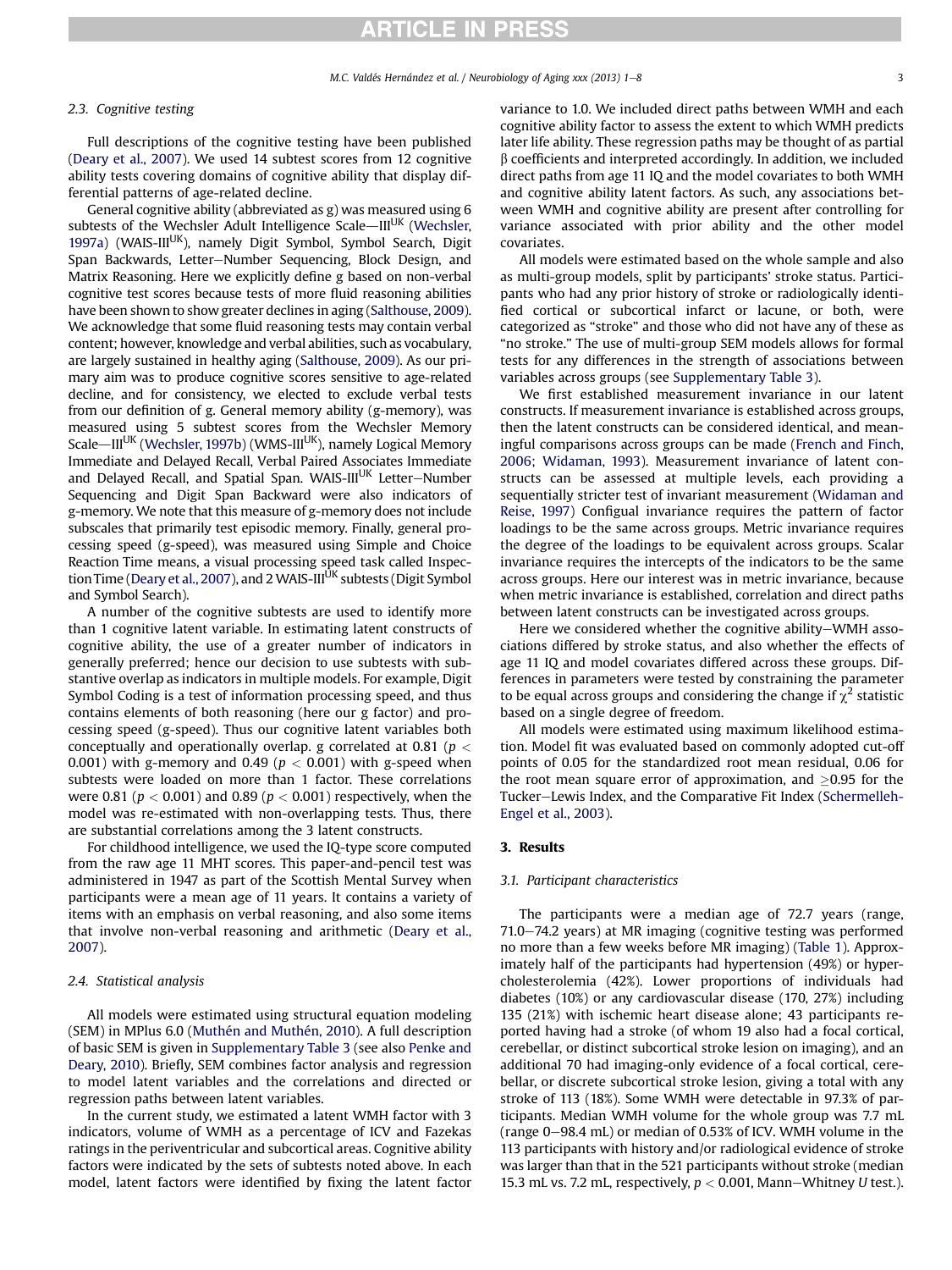<span id="page-4-0"></span>4 M.C. Valdés Hernández et al. / Neurobiology of Aging xxx (2013) 1–8

# **ARTICLE IN PRESS**

### Table 1

Characteristics of study sample

| Demographics                                                |                |                   |
|-------------------------------------------------------------|----------------|-------------------|
| Sex male, n (%)                                             | 337 (53.2%)    | 297 (46.8%)       |
| Self-report stroke, n (%)                                   | 43 $(6.8\%)^a$ |                   |
| Imaging evidence stroke, n (%)                              | $70(11.0\%)a$  |                   |
| Total stroke, n (%)                                         | 113 $(17.8%)a$ |                   |
|                                                             | Mean           | <b>SD</b>         |
| Age $(y)$ at MRI                                            | 72.66          | 0.73              |
| Cognitive ability                                           |                |                   |
| Age 11 IQ (Moray House Test, No.12)                         | 100.86         | 15.31             |
| Logical Memory Total Immediate Recall WMS-III               | 45.68          | 10.43             |
| Logical Memory Delayed Recall WMS-III                       | 28.81          | 8.20              |
| Verbal Paired Associates Immediate Recall WMS-III           | 2.81           | 2.34              |
| Verbal Paired Associates Delayed Recall WMS-III             | 6.37           | 2.10              |
| Spatial Span Total Score WMS-III                            | 14.76          | 2.71              |
| Simple Reaction Time Mean Score                             | 0.27           | 0.05              |
| Choice Reaction Time Mean Score                             | 0.65           | 0.09              |
| <b>Inspection Time Total Correct Responses</b>              | 111.51         | 11.36             |
| Digit Symbol WAIS-III <sup>UK</sup>                         | 56.42          | 12.16             |
| Digit Span Backward WAIS-IIIUK                              | 7.88           | 2.29              |
| Block Design WAIS-IIIUK                                     | 34.28          | 10.01             |
| Letter-Number Sequencing WAIS-IIIUK                         | 10.98          | 3.00              |
| Matrix Reasoning WAIS-IIIUK                                 | 13.45          | 4.88              |
| Symbol Search WAIS-IIIUK                                    | 24.72          | 6.18              |
|                                                             | Median         | IQR (25%-75%)     |
| Qualitative white matter lesion ratings                     |                |                   |
| Fazekas: periventricular total                              | 1.00           | $1.00 - 2.00$     |
| Fazekas: deep total                                         | 1.00           | $1.00 - 2.00$     |
| Ouantitative white matter lesion variables                  |                |                   |
| $ICV$ ( $mL$ )                                              | 1448.49        | 1346.50 - 1552.72 |
| Total WMH volume (mL)                                       | 7.74           | $3.64 - 17.20$    |
| WMH volume in ICV (%)                                       | 0.53           | $0.24 - 1.16$     |
| WMH volume in brain tissue (%)                              | 0.68           | $0.31 - 1.47$     |
|                                                             | No             | Yes               |
| Health covariates: history                                  |                |                   |
| Diabetes, n (%)                                             | 571 (90.1%)    | 63 (9.9%)         |
| Hypercholesterolemia, n (%)                                 | 365 (57.6%)    | 269 (42.4%)       |
| Cardiovascular disease history (ischemic heart disease      | 464 (73.2%)    | 170 $(26.8\%)^b$  |
| and/or stroke) self-reported, n (%)                         |                |                   |
| Ischemic heart disease and also stroke self-reported, n (%) |                | 13/170 (7.6%)     |
| Ischemic heart disease self-reported and imaging            |                | 22/170 (12.9%)    |
| evidence of stroke, n (%)                                   |                |                   |
| Hypertension, $n$ $(\%)$                                    | 323 (50.9%)    | 311 (49.1%)       |
| History of smoking                                          |                |                   |
| Never smoked, n (%)                                         | 292 (46.1%)    |                   |
| Ex-smoker, n (%)                                            | 292 (46.1%)    |                   |
| Current smoker, (%).                                        | 50 (7.9%)      |                   |

Key: ICV, intracranial volume; IQR, interquartile range; MRI, magnetic resonance imaging; SD, standard deviation; WAIS, Wechsler Adult Intelligence Scale; WMH, white matter hyperintensities.

Of the participants, 19 had both history of stroke and an infarct or hemorrhage on imaging.

 $<sup>b</sup>$  In all, 135 of 634 participants (21.3%) had ischemic heart disease alone.</sup>

All non-categorical variables were approximately normally distributed, with skew ranging from  $-1.27$  to 1.70. All imaging variables that involved WMH showed a small degree of positive skew.

For fullness of reporting, the bivariate correlations between the three measures of WMH and the 14 cognitive ability subtest scores are presented in Supplementary Table 4. Correlations among the vascular risk factors (hypercholesterolemia, diabetes, hypertension, and smoking history) and cardiovascular disease or stroke, WMH variables, and cognitive ability test results are shown in Supplementary Table 5.

### 3.2. Structural equation modeling

All SEMs showed excellent fit to the data (Figs.  $1-3$ ). In all models, the factor loadings for the latent variables were moderate to large (the g cognitive tests' loadings range from 0.49 to 0.67, mean  $= 0.61$ ; the g-memory tests' range was 0.45 to 0.69, mean  $=$ 0.56; the g-speed tests' range was  $-0.32$  to 0.84, mean  $=0.62$ ; the WMH volume indicators' range was 0.70 to 0.94, mean 0.79). These values show that the latent variables, g, g-memory, and g-speed, account for between 20% and 84% of variance in the individual cognitive ability subtests (Figs.  $1-3$  $1-3$ ). This supports the appropriateness of estimating latent constructs. Figs.  $1-3$  $1-3$  show the final results for g, g-memory, and g-speed, respectively. Age 11 IQ explained the greatest proportion of variance in late-life cognitive ability in all models, ranging from approximately 24.0% to 45.1%. Over and above the effect of age 11 IQ, WMHs were associated significantly in older age with g ( $\beta = -0.14$ ,  $p < 0.01$ ) and g-speed  $(\beta = -0.19, p < 0.001)$  which accounted for approximately 2.6 and 4.4% of additional variance respectively. There was no significant association between WMH and g-memory ( $\beta = -0.05$ ,  $p = 0.23$ ).

Given the similarity in the effect sizes for the g and g-speed models, as well as the magnitude of the correlations between the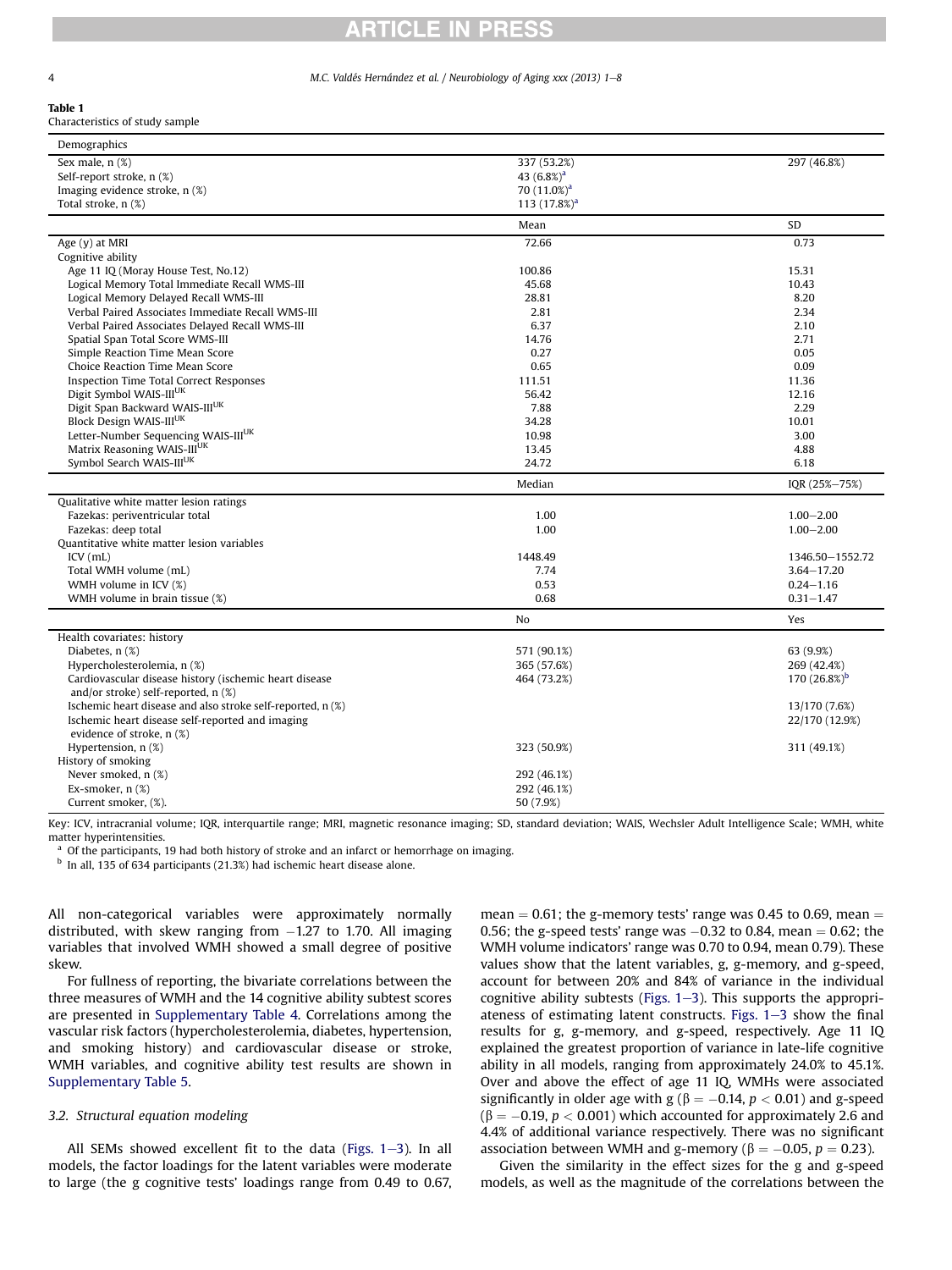M.C. Valdés Hernández et al. / Neurobiology of Aging xxx (2013) 1–8 5

<span id="page-5-0"></span>

Fig. 1. Structural equation model diagram for white matter hyperintensities (WMH) predicting general cognitive ability (whole sample/no stroke/stroke). Abbreviations: g, general cognitive ability; HYP, hypertension; ICV, intracranial volume; L.N. sequence, letter-number sequencing; Peri., periventricular. Model fit:  $\chi^2 = 112.51$  (50),  $p < 0.001$ ; Comparative Fit  $Index = 0.97$ ; Tucker-Lewis Index = 0.96; root mean square error of approximation = 0.044 (95% confidence interval = 0.033-0.055); standardized root mean residual = 0.034. Values next to arrows are the standardized parameter estimates. An additional covariate path was included between Sex and Digit Symbol ( $\beta = 0.19$ ,  $p < 0.001$ ). Rectangles represent measured variables; ellipses, latent variables; single-headed arrows, directed paths or partial b coefficients; and double-headed arrows, correlations.

latent factors, we tested the whether each of the latent constructs acted as a mediator for the other with respect to the association with WMH. As may be expected, the inclusion of g-speed as a mediator of the WMH to g association, and of g in the WMH to gspeed association, resulted in the WMH direct effects falling to  $\pm 0.01$  ( $p > 0.05$ ).

#### 3.3. Structural parameter equivalence across stroke vs. no stroke

Multi-group SEM testing examined the associations across those with and without evidence of stroke (see Supplementary data S2 for procedure and S4 for invariance results). We found evidence based on model fit indices for measurement invariance across the stroke and no stroke groups for each of the latent constructs in our models. As such, the latent constructs can be considered to be equivalent across groups, and any differences in structural parameter estimates are not a result of measurement bias. No significant differences were found across the stroke and no stroke groups in the associations between WMH and later life cognitive abilities. However, in 2 of the 3 models (Fig. 1 [g] and Fig. 2 [g-memory]), the association between age 11 IQ and WMH was significantly different between the stroke and no stroke groups ( $\chi^2$  difference test, stroke = -0.24; no stroke = -0.03;  $\Delta \chi^2$  = 4.18, df = 1, p < 0.05), indicating that the association between lower age 11 IQ and more WMH at age 73 years was stronger in those with stroke.

#### 3.4. Covariate attenuations

The pattern of covariate associations with WMH suggested that those with a history of hypertension, with lower age 11 IQ, who were older (even within this narrow age range), and female, had more WMH. Furthermore, hypertension, age, and sex all had significant effects on g; sex and age both had significant effects on g-memory; and only age was a significant covariate for g-speed. These covariate effects accounted for approximately 1% to 2% of the variance in later life cognitive ability scores.

Re-estimating all models by including cardiovascular disease and stroke, diabetes, smoking history, and cholesterol as additional covariates did not attenuate the associations between WMH and cognition, with any changes being at the second decimal place. The



Fig. 2. Structural equation model diagram for white matter hyperintensities (WMH) predicting general memory ability (whole sample/no stroke/stroke). Abbreviations: g-memory, general memory ability; HYP, hypertension; ICV, intracranial volume; L.N. sequence, letter-number sequencing; Peri., periventricular. Model fit:  $\chi^2 = 175.50$  (62),  $p < 0.001$ ; Comparative Fit Index = 0.96; Tucker-Lewis Index = 0.95; root mean square error of approximation = 0.054 (95% confidence interval = 0.044-0.063); standardized root mean residual = 0.040. Values next to arrows are the standardized parameter estimates. Dashed lines signify non-significant parameters. An additional covariate path was included between Sex and Spatial Span ( $\beta = -0.19$ ,  $p < 0.001$ ). Rectangles represent measured variables; ellipses, latent variables; single-headed arrows, directed paths or partial  $\beta$  coefficients; and double-headed arrows, correlations.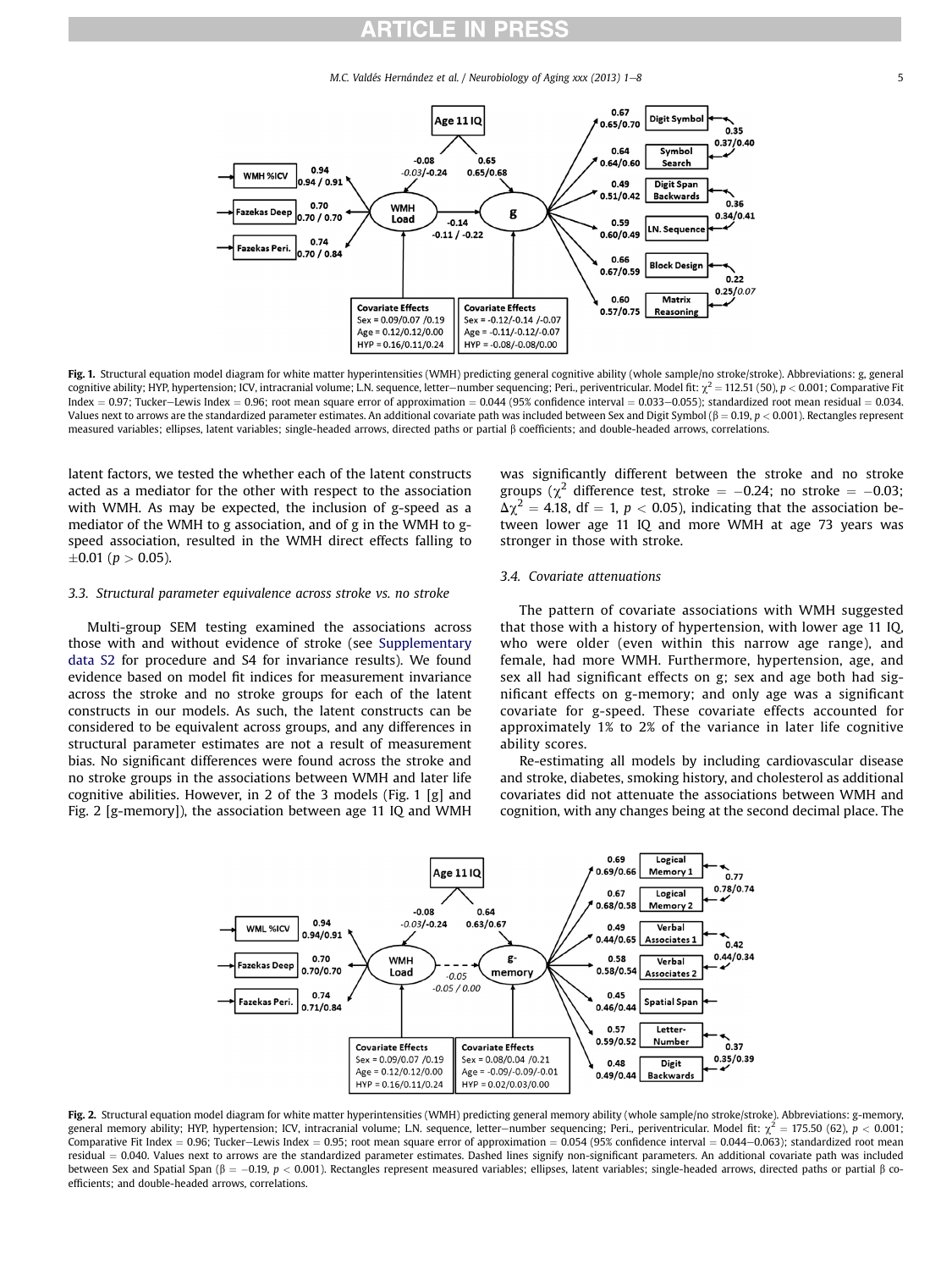6 M.C. Valdés Hernández et al. / Neurobiology of Aging xxx (2013) 1-8



Fig. 3. Structural equation model diagram for white matter hyperintensities (WMH) predicting processing speed (whole sample/no stroke/stroke). Abbreviations: g-speed, general processing speed; HYP, hypertension; ICV, intracranial volume; RT, reaction time; Peri., periventricular. Model fit:  $\chi^2 = 86.21$  (40), p < 0.001; Comparative Fit Index = 0.98; Tucker-Lewis Index = 0.97; root mean square error of approximation = 0.043 (95% confidence interval = 0.030-0.055); standardized root mean residual = 0.029. Values next to arrows are the standardized parameter estimates. An additional covariate path was included between Sex and Digit Symbol ( $\beta = 0.15$ ,  $p < 0.001$ ) and sex and inspection time ( $\beta = -0.13$ ,  $p < 0.001$ ). Rectangles represent measured variables; ellipses, latent variables; single-headed arrows, directed paths or partial  $\beta$  coefficients; and double-headed arrows, correlations.

only significant difference was a small additional negative effect of smoking on all 3 cognitive traits.

#### 3.5. MMSE cut-off sensitivity analysis

To investigate the effect of using a higher cut-off value for the MMSE, we re-ran all models using a cut-off of  $>$ 26. This resulted in the removal of 20 participants and a remaining sample of 614. Of the 20 participants removed, 3 (2.6%) were in the stroke group and 17 (3.3%) in the no stroke group. Changes in the direct effects of WMH on  $\rm g$  (–0.13), g-speed (–0.18), and g-memory (–0.04) were at the second decimal place. Furthermore, the differences in these associations across the stroke and no stroke groups remained nonsignificant, as did the significant differences in the association between age 11 IQ and WMH in the g and g-memory models.

#### 4. Discussion

To our knowledge, the current study is the first that uses longitudinal measures of intelligence from childhood and older age within the same large sample of non-demented individuals, with qualitative and quantitative assessment of WMHs and key health covariates, to identify associations between early-life IQ and WMH in later life, particularly among those participants with clinical or imaging evidence of stroke, and to quantify the incremental effect of WMH on reducing cognition in later life. Early-life cognitive ability was the strongest single predictor of cognitive ability at about age 73 years. The incremental effect of WMH on reducing both general cognitive ability and processing speed but not memory in later life, after controlling for early-life cognitive ability and health covariates, was modest but relatively robust. WMH had a similarly negative effect on later life cognition in participants with and without stroke.

WMH in later life were associated with lower age 11 IQ. This association was stronger in participants with any evidence of stroke who had almost double the volume of WMH compared with those without stroke, independent of vascular risk factors. The general pattern remained when the participants with MMSE  $\langle 26 (n = 20) \rangle$ were excluded. Our finding warns against assuming that cognitive status in older age is due only to being older or having an agingassociated disease that may affect cognition, such as cerebrovascular disease or incipient dementia. The findings suggest that

later-life cognitive decline, the accumulation of WMH and also of stroke may have some of their origins in youth, perhaps through factors that overlap with determinants of lifelong-stable differences in general cognitive ability ([Deary et al., 2010a](#page-7-0)). Speculative reasons might include that lower intelligence might be associated with lifestyle choices that predispose to WMH and stroke [\(Deary et al.,](#page-7-0) [2010b\)](#page-7-0), or because higher IQ might be associated with greater resilience to brain insults, for example, through the intelligencewhite matter integrity association ([Penke et al., 2012\)](#page-8-0), or socioeconomic effects that are not simply acting through greater vascular risk factor exposure [\(Deans et al., 2009](#page-7-0)), or other, completely unknown factors. These interpretations are speculative. However, the finding is highly consistent with, and may provide an explanation for, the evidence from cognitive epidemiology research that finds childhood IQ is associated with a range of adverse vascular disorders later in life, including vascular dementia [\(Deary](#page-7-0) [et al., 2010b; Stern, 2009](#page-7-0)). This might also explain the association observed in other studies between educational level and late-life cognitive ability and dementia ([Dufouil et al., 2003](#page-8-0)), in which educational level could be acting as a proxy for childhood IQ. Although the association between age 11 IQ and WMH was modest, the fact that a significant association can be detected at all, across approximately 6 decades, suggests that it is important and worthy of further evaluation in other large population studies. It would also explain why other, smaller studies that did examine for educational level and WMH did not find this association. These results should not be construed as suggesting that studies on aging, cognition, vascular disease, and brain structure should require cognition measured in early life, but rather as suggesting that proxy measures of premorbid cognitive ability should be considered. This might include the National Adult Reading Test, which provides a good estimate of childhood as well as of premorbid IQ when measured in older age ([Deary et al., 2004, 2007](#page-7-0)); or possibly the highest educational attainment or years of education (collected in many previous studies of WMH; Supplementary Table 1) could be used cautiously. Future studies should consider the role of early-life cognitive ability in development of aging-related diseases, particularly cerebrovascular disease.

Childhood intelligence is a potential confounder of any examination of cognitive and brain aging [\(Deary et al., 2010b](#page-7-0)). Consistent with previous findings, the strongest contemporaneous associations were between WMH and g-speed [\(Gunning-Dixon and Raz, 2000;](#page-8-0)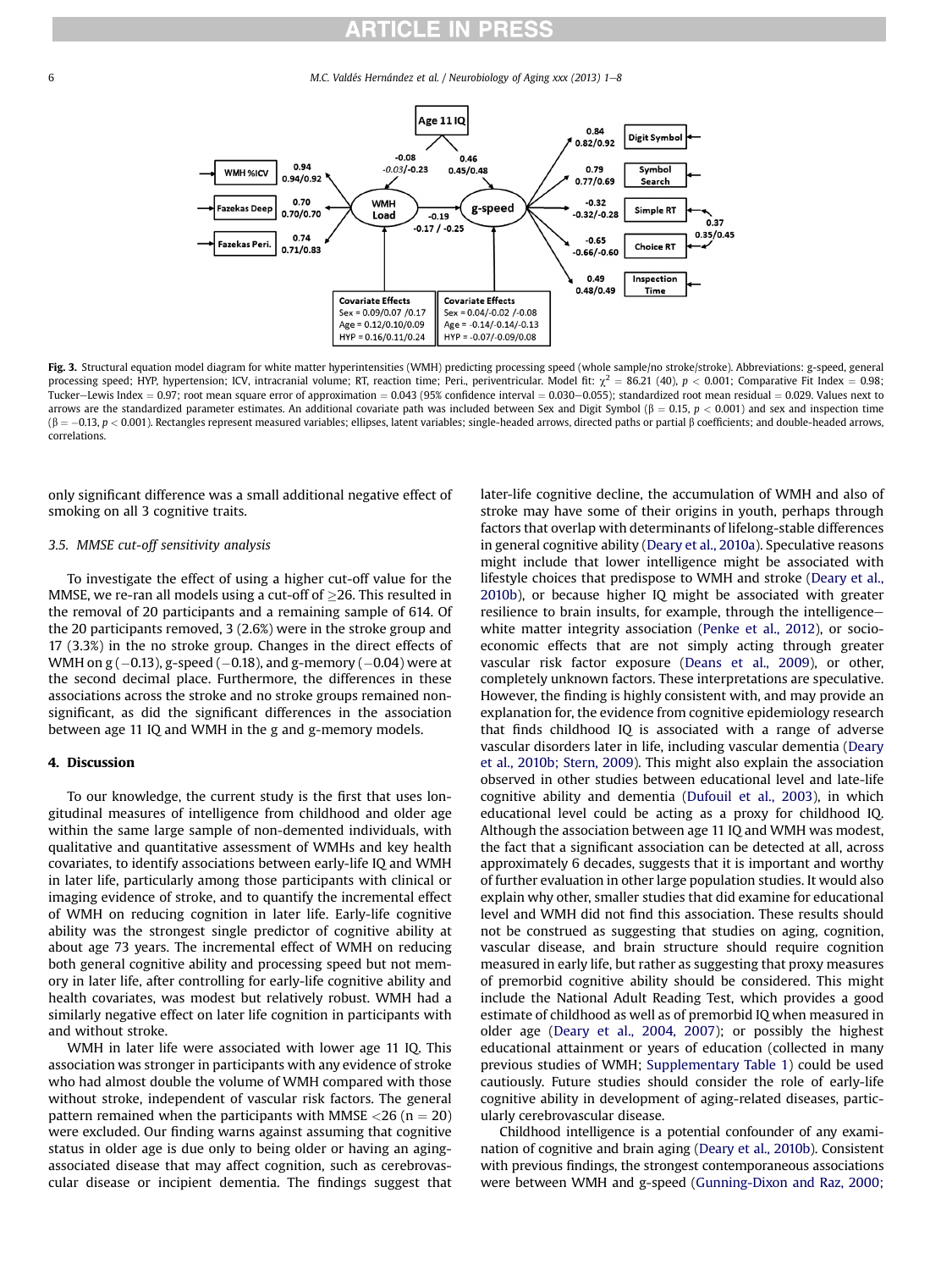<span id="page-7-0"></span>[Rabbitt et al., 2007\)](#page-8-0). These associations did not differ significantly between those with or without stroke. Furthermore, in accordance with past research, hypertension (de Leeuw et al., 2002) and smoking history (Benowitz, 2003; Longstreth et al., 2005) had the largest covariate effects on both WMH and g, but these were modest.

Across studies investigating the associations between WMH and cognitive ability in later life, varied findings may result from the method of WMH assessment (qualitatively or quantitatively), the wide age range of participants (where increasing WMH may reflect advancing age; it should be noted that the effect of advancing age was significant even within this very narrow age range cohort), prior cognitive ability, the domains of cognition investigated across studies, and health status such as prior stroke; not only do ischemic stroke lesions have signal properties that confound measurement of WMH volume [\(Wang et al., 2012\)](#page-8-0), but stroke itself causes cognitive impairment ([Pendlebury and Rothwell, 2009](#page-8-0)).

The strengths of the current study included a large, agehomogenous sample (about 3 times larger than those in other studies that have examined early and late-life cognition) (Deary et al., 2003; Murray et al., 2011, 2012); use of validated cognitive assessment methods (Deary et al., 2007; Wardlaw et al., 2011); use of both qualitative and quantitative WMH measures [\(Valdes](#page-8-0) [Hernandez et al., 2012b\)](#page-8-0); and imaging methods that carefully exclude infarcts reducing contamination of WMH volume estimates. We demonstrated highly consistent associations using either type of WMH assessment (Supplementary data) consistent with their known strong correlation [\(Valdes Hernandez et al.,](#page-8-0) [2012b\)](#page-8-0). Methodologically, the large sample and large number of cognitive tests allowed us to apply structural equation modeling, allowing the creation of error-free latent variables for cognitive functions and WMH. As well as providing a framework within which measurement error is accounted for, and in which both substantive and covariate effects can be modeling simultaneously, we were able to apply a multi-group model and to explicitly test for differences in associations in participants with and without evidence of stroke.

This study also has limitations. First, WMH are only 1 component of cerebral small vessel disease. Additional research should consider other markers of small vessel disease and other markers of all types of stroke. Second, we were reliant on participants' selfreported medical histories for some study covariates, although these were checked with the medical advisor to the study. Third, the substantial correlations between the latent factors and the results of the mediation models suggests that the effects seen in the g and g-speed models may not be entirely independent effects. Nonetheless, the results still show a clear and robust effect of WMH on later-life cognitive function, but not on memory ability.

Finally, although the current sample has many strengths, it represents a somewhat select group in that, at entry into the study at age 70 years, participants were largely healthy and free of any major age-related disorders. For the current analyses, this can be seen in the comparatively low proportion of individuals who were hypertensive. As such, a question may be asked as to the degree our findings will generalize to other populations. However, given the selectiveness of the current sample in the upper portions of the health distribution, the estimates provided here are likely underestimates of the true association between WMH and aspects of cognitive function in the population, due to the impact of truncation on parameter estimates [\(Muthen, 1990](#page-8-0)).

In summary, here we show a novel association between earlylife IQ and WMH, a known important adverse risk factor for stroke and dementia ([Debette and Markus, 2010](#page-8-0)). Many studies of WMH, cognition and aging have collected information on duration of education or of educational attainment (Supplementary Table 1), which could be used cautiously as a proxy measure of cognitive ability in youth to explore for evidence of an association with occurrence of WMH and/or stroke in later life. The reason for this early-life cognition-WMH association and its contribution to impaired cognition and cerebrovascular disease in older age is an important focus for further research.

#### Disclosure statement

None of the authors have any actual or potential conflicts of interest to disclose.

#### Acknowledgements

Image acquisition and analysis were performed at the Brain Research Imaging Centre, University of Edinburgh ([http://www.](http://www.bric.ed.ac.uk) [bric.ed.ac.uk](http://www.bric.ed.ac.uk)). The statistical analysis was undertaken within The University of Edinburgh Centre for Cognitive Ageing and Cognitive Epidemiology [\(http://www.ccace.ed.ac.uk](http://www.ccace.ed.ac.uk)). This work was supported by a Research Into Ageing program grant (to I.J.D. and J.M.S.) and the Age UK-funded Disconnected Mind project ([http://www.](http://www.disconnectedmind.ed.ac.uk) [disconnectedmind.ed.ac.uk](http://www.disconnectedmind.ed.ac.uk); to I.J.D., J.M.S., and J.M.W.), with additional funding from the Medical Research Council (to I.J.D., J.M.S., J.M.W., and M.E.B.). J.M.W. is supported by the Scottish Funding Council through the SINAPSE Collaboration ([http://www.sinapse.ac.](http://www.sinapse.ac.uk) [uk\)](http://www.sinapse.ac.uk). M.C.V.H. is funded by the Row Fogo Charitable Trust. The University of Edinburgh Centre for Cognitive Ageing and Cognitive Epidemiology [\(http://www.ccace.ed.ac.uk](http://www.ccace.ed.ac.uk)) (G0700704/84698) is funded by the Biotechnology and Biological Sciences Research Council, Engineering and Physical Sciences Research Council, Economic and Social Research Council, and Medical Research Council.

#### Appendix A. Supplementary data

Supplementary data associated with this article can be found, in the online version, at [http://dx.doi.org/10.1016/j.neurobiolaging.](http://dx.doi.org/10.1016/j.neurobiolaging.2013.05.032) [2013.05.032.](http://dx.doi.org/10.1016/j.neurobiolaging.2013.05.032)

#### References

- [Almkvist, O., Wahlund, L.O., Andersson-Lundman, G., Basun, H., Backman, L., 1992.](http://refhub.elsevier.com/S0197-4580(13)00245-5/sref1) [White-matter hyperintensity and neuropsychological functions in dementia](http://refhub.elsevier.com/S0197-4580(13)00245-5/sref1) and healthy aging. Arch. Neurol.  $49, 626 - 632$ .
- [Bartres-Faz, D., Clemente, I.C., Junque, C., 2001. \[White matter changes and cognitive](http://refhub.elsevier.com/S0197-4580(13)00245-5/sref2) [performance in aging\]. Rev. Neurol. 33, 347](http://refhub.elsevier.com/S0197-4580(13)00245-5/sref2)-[353.](http://refhub.elsevier.com/S0197-4580(13)00245-5/sref2)
- [Benowitz, N.L., 2003. Cigarette smoking and cardiovascular disease: Pathophysi](http://refhub.elsevier.com/S0197-4580(13)00245-5/sref3)[ology and implications for treatment. Prog. Cardiovasc. Dis. 46, 91](http://refhub.elsevier.com/S0197-4580(13)00245-5/sref3)-[111.](http://refhub.elsevier.com/S0197-4580(13)00245-5/sref3)
- [de Leeuw, F.E., de Groot, J.C., Oudkerk, M., Witteman, J.C., Hofman, A., van Gijn, J.,](http://refhub.elsevier.com/S0197-4580(13)00245-5/sref4) [Breteler, M.M., 2002. Hypertension and cerebral white matter lesions in a](http://refhub.elsevier.com/S0197-4580(13)00245-5/sref4) [prospective cohort study. Brain 125, 765](http://refhub.elsevier.com/S0197-4580(13)00245-5/sref4)-[772](http://refhub.elsevier.com/S0197-4580(13)00245-5/sref4).
- [Deans, K.A., Bezlyak, V., Ford, I., Batty, G.D., Burns, H., Cavanagh, J., de Groot, E.,](http://refhub.elsevier.com/S0197-4580(13)00245-5/sref5) [McGinty, A., Millar, K., Shiels, P.G., Tannahill, C., Velupillai, Y.N., Sattar, N.,](http://refhub.elsevier.com/S0197-4580(13)00245-5/sref5) [Packard, C.J., 2009. Differences in atherosclerosis according to area level](http://refhub.elsevier.com/S0197-4580(13)00245-5/sref5) [socioeconomic deprivation: cross sectional, population based study. BMJ 339,](http://refhub.elsevier.com/S0197-4580(13)00245-5/sref5) [b4170](http://refhub.elsevier.com/S0197-4580(13)00245-5/sref5).
- [Deary, I.J., Corley, J., Gow, A.J., Harris, S.E., Houlihan, L.M., Marioni, R.E., Penke, L.,](http://refhub.elsevier.com/S0197-4580(13)00245-5/sref6) [Rafnsson, S.B., Starr, J.M., 2009. Age-associated cognitive decline. Br Med. Bull.](http://refhub.elsevier.com/S0197-4580(13)00245-5/sref6) [92, 135](http://refhub.elsevier.com/S0197-4580(13)00245-5/sref6)-[152](http://refhub.elsevier.com/S0197-4580(13)00245-5/sref6).
- [Deary, I.J., Gow, A.J., Taylor, M.D., Corley, J., Brett, C., Wilson, V., Campbell, H.,](http://refhub.elsevier.com/S0197-4580(13)00245-5/sref7) [Whalley, L.J., Visscher, P.M., Porteous, D.J., Starr, J.M., 2007. The Lothian Birth](http://refhub.elsevier.com/S0197-4580(13)00245-5/sref7) Cohort 1936: a study to examine infl[uences on cognitive ageing from age 11 to](http://refhub.elsevier.com/S0197-4580(13)00245-5/sref7) [age 70 and beyond. BMC Geriatr. 7, 28](http://refhub.elsevier.com/S0197-4580(13)00245-5/sref7).
- [Deary, I.J., Leaper, S.A., Murray, A.D., Staff, R.T., Whalley, L.J., 2003. Cerebral white](http://refhub.elsevier.com/S0197-4580(13)00245-5/sref8) [matter abnormalities and lifetime cognitive change: a 67- year follow-up of the](http://refhub.elsevier.com/S0197-4580(13)00245-5/sref8) [Scottish Mental Survey of 1932. Psychol. Aging 18, 140](http://refhub.elsevier.com/S0197-4580(13)00245-5/sref8)-[148](http://refhub.elsevier.com/S0197-4580(13)00245-5/sref8).
- [Deary, I.J., Penke, L., Johnson, W., 2010a. The neuroscience of human intelligence](http://refhub.elsevier.com/S0197-4580(13)00245-5/sref9) [differences. Nat. Rev. Neurosci. 11, 201](http://refhub.elsevier.com/S0197-4580(13)00245-5/sref9)-[211.](http://refhub.elsevier.com/S0197-4580(13)00245-5/sref9)
- [Deary, I.J., Weiss, A., Batty, G.D., 2010b. Intelligence and personality as predictors of](http://refhub.elsevier.com/S0197-4580(13)00245-5/sref10) [illness and death: how researchers in differential psychology and chronic dis](http://refhub.elsevier.com/S0197-4580(13)00245-5/sref10)[ease epidemiology are collaborating to understand and address health in](http://refhub.elsevier.com/S0197-4580(13)00245-5/sref10)[equalities. Psychol. Sci. Public Interest 11, 53](http://refhub.elsevier.com/S0197-4580(13)00245-5/sref10)-[79.](http://refhub.elsevier.com/S0197-4580(13)00245-5/sref10)
- [Deary, I.J., Whiteman, M.C., Starr, J.M., Whalley, L.J., Fox, H.C., 2004. The impact of](http://refhub.elsevier.com/S0197-4580(13)00245-5/sref11) [childhood intelligence on later life: following up the Scottish Mental Surveys of](http://refhub.elsevier.com/S0197-4580(13)00245-5/sref11) [1932 and 1947. J. Pers. Soc. Psychol. 86, 130](http://refhub.elsevier.com/S0197-4580(13)00245-5/sref11)-[147.](http://refhub.elsevier.com/S0197-4580(13)00245-5/sref11)